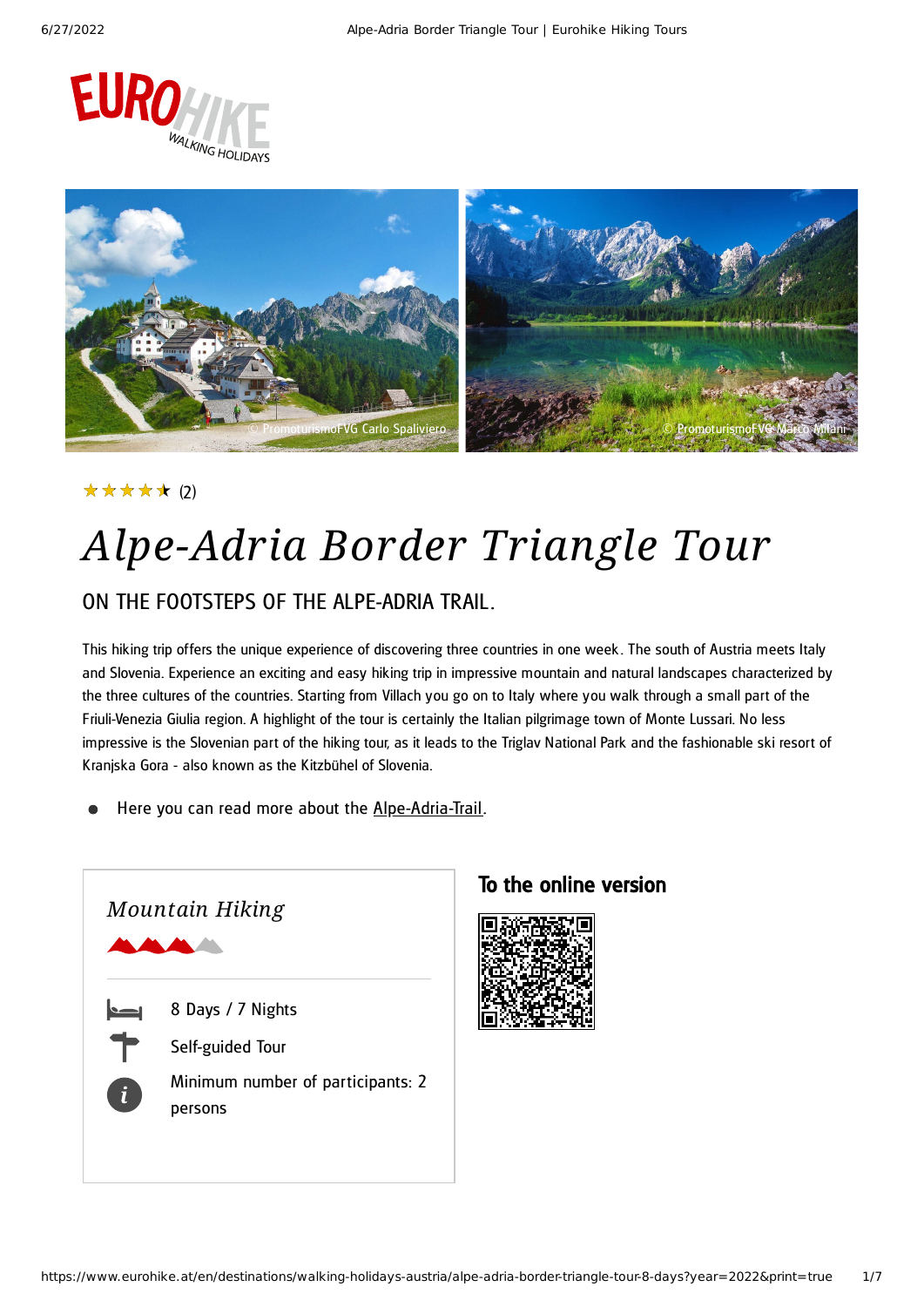DAY 1

DAY  $\overline{\phantom{0}}$ 

DAY 4

# *Itinerary*

| Arrival in Villach |  |
|--------------------|--|
|                    |  |

### *Villach – [Feistritz](#page-1-0) an der Gail*

<span id="page-1-0"></span>You start in the lively city center of Villach and find yourself in the middle of nature in no time. By train to Villach Warmbad. The suburb was already known to the ancient Romans, because of an important trade route that led through here. You walk along the old Roman road and the river Gail through the nature reserve Schütt. The impressive Dobratsch massiv is watching over you.



<span id="page-1-1"></span>Transfer to the starting point of today's hike on the Feistritzer Untere Alm. Today your tour leads across the border to Italy, mostly through untouched natural landscape with beautiful views of the Dobratsch and the idyllic Gailtal valley. This mountain range is characterized by the so-called Karnische Kamm of beautiful alpine landscapes. On the descent you will soon see the church of Camporosso, today's stage destination.



*Loop tour Monte [Lussari](#page-1-2)*

<span id="page-1-2"></span>Hike to the famous Monte Lussari, which has always been the destination of many pilgrimages by Italian, Slavic and German believers. The unique location at the summit with the pubs and small shops shows the attraction the Marian pilgrimage church and the place exercises on pilgrims and hikers alike. The experience is rounded off with a breathtaking view of the entire mountain range of the Julian Alps.

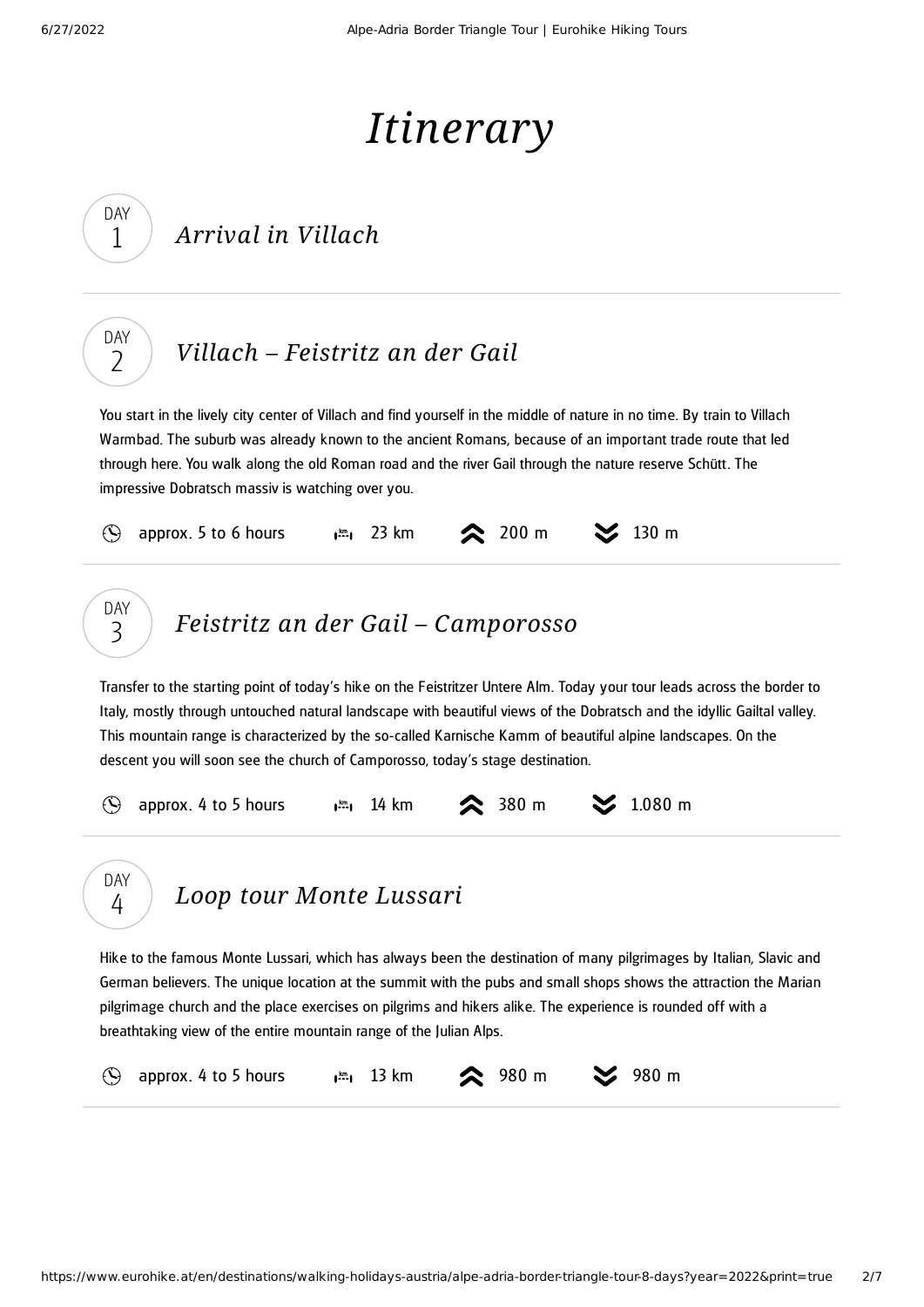DAY

<span id="page-2-2"></span>8

<span id="page-2-1"></span><span id="page-2-0"></span>

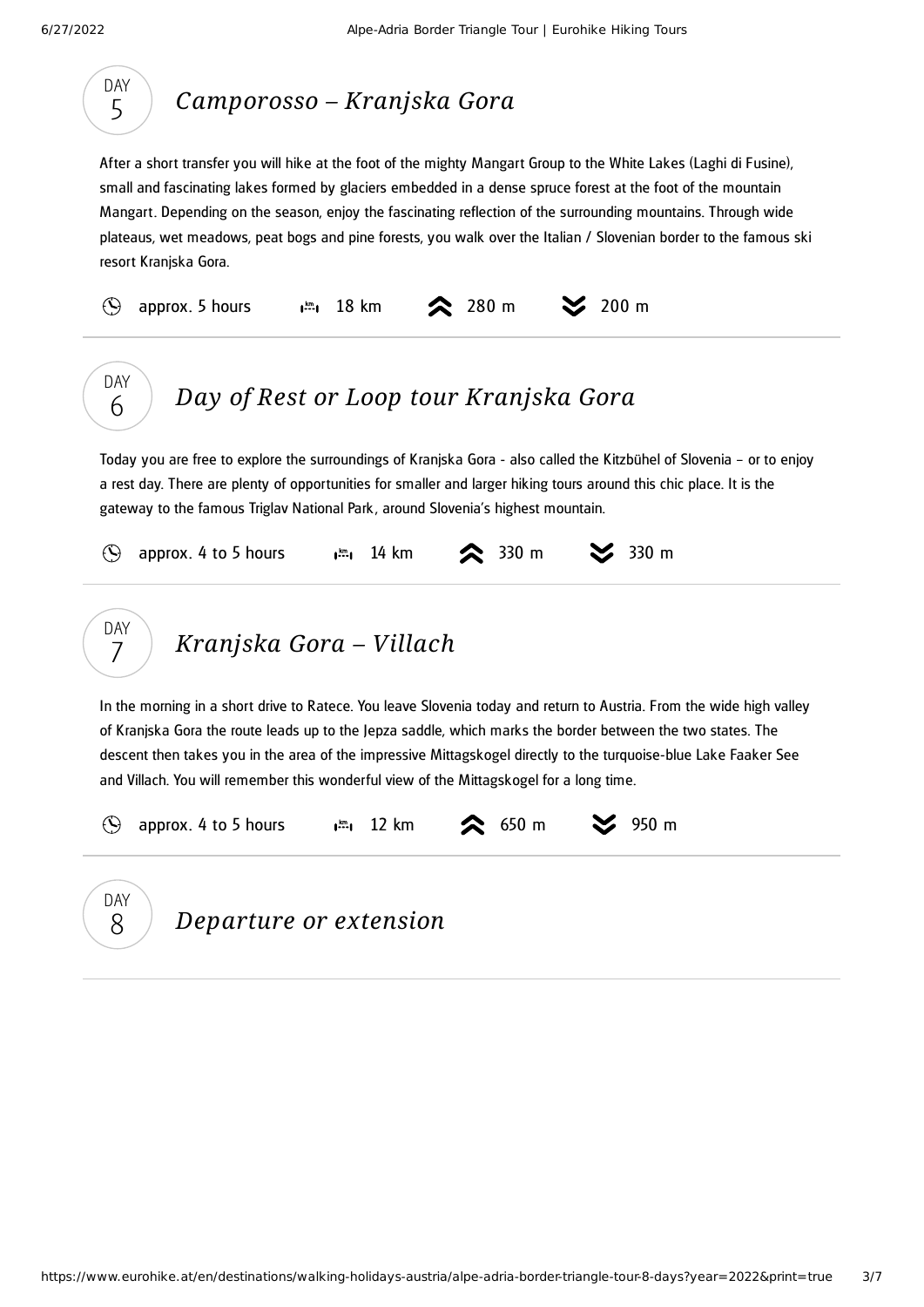# *Characteristics of the route*

The hike runs along well marked mountain and hiking trails. The tour is suitable for anyone with a good basic condition. Only the last stage requires a bit more stamina.

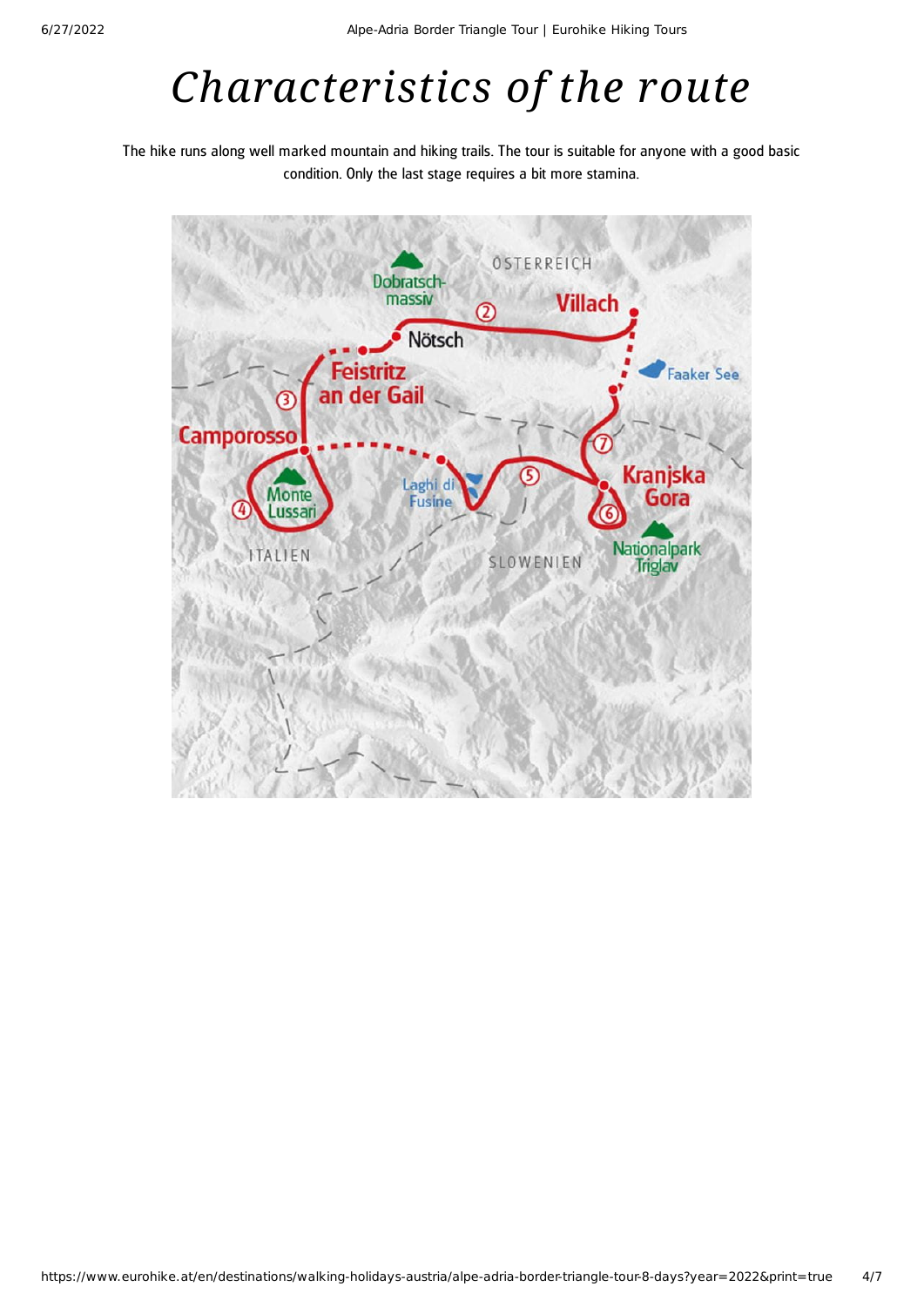### *Prices and events*

### *Place of arrival: Villach*

|                                                       | Season 1<br>12.06.2022 - 12.07.2022   11.09.2022 - 18.09.2022  <br><b>Arrival Sunday</b> | Season 2<br>13.07.2022 - 10.09.2022  <br><b>Arrival Sunday</b> |  |  |
|-------------------------------------------------------|------------------------------------------------------------------------------------------|----------------------------------------------------------------|--|--|
| Alpe-Adria Border Triangle Tour, 8 days, AT-AAWVI-08X |                                                                                          |                                                                |  |  |
| Base price                                            | 719.00                                                                                   | 769.00                                                         |  |  |
| Surcharge single room                                 | 149.00                                                                                   | 149.00                                                         |  |  |

Category: beautiful 3\*\*\* hotels and country hotels

## *Additional nights*

### *Place of arrival: Villach*

|                       | Season 1<br>Jun 12, 2022 - Jul 12, 2022   Sep 11, 2022 - Sep 18, 2022  <br><b>Arrival Sunday</b> | <b>Season 2</b><br>Jul 13, 2022 - Sep 10, 2022  <br><b>Arrival Sunday</b> |
|-----------------------|--------------------------------------------------------------------------------------------------|---------------------------------------------------------------------------|
| Villach               |                                                                                                  |                                                                           |
| Double room p. P.     | 59.00                                                                                            | 59.00                                                                     |
| Surcharge single room | 17.00                                                                                            | 17.00                                                                     |

Prices per person in EUR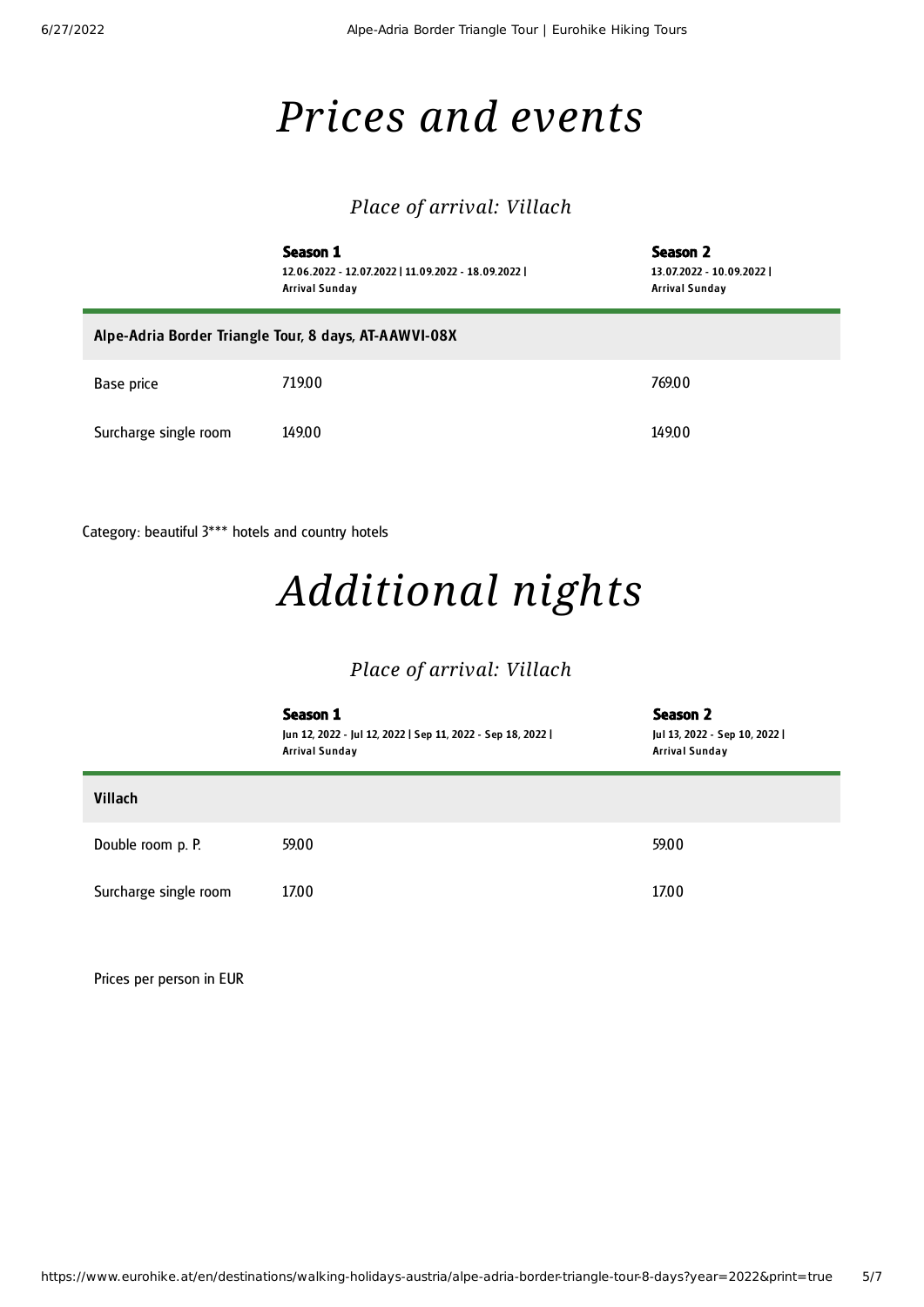# *Services and infos*

### **Services**

#### Included:

- Accommodation as already mentioned
- Breakfast
- Luggage transfer
- Welcome briefing (German, English)
- Transfers according to program
- Carefully elaborated route description  $\bullet$
- Detailed travel documents 1x per room (German,  $\bullet$ English)
- GPS-data available
- Service hotline

### Infos

#### Arrival / Parking / Departure:

- Train journey to Villach.
- $\bullet$ Airport Klagenfurt, Salzburg or Ljubljana. By Bus and train to Villach ([www.oebb.at](http://www.oebb.at/)).
- Parking: limited number of hotel car park, resp. public parking near the hotel. Public parking garage, approx. EUR 35 per week , no reservation possible.

#### Things to note:

- Tourist tax, if due, is not included in the price  $\bullet$
- Special dates for groups of min. 5 persons on  $\bullet$ request
- Further important information according to the  $\bullet$ package travel law can be found [here](https://www.eurohike.at/en/travel-information/before-the-tour/pci)!